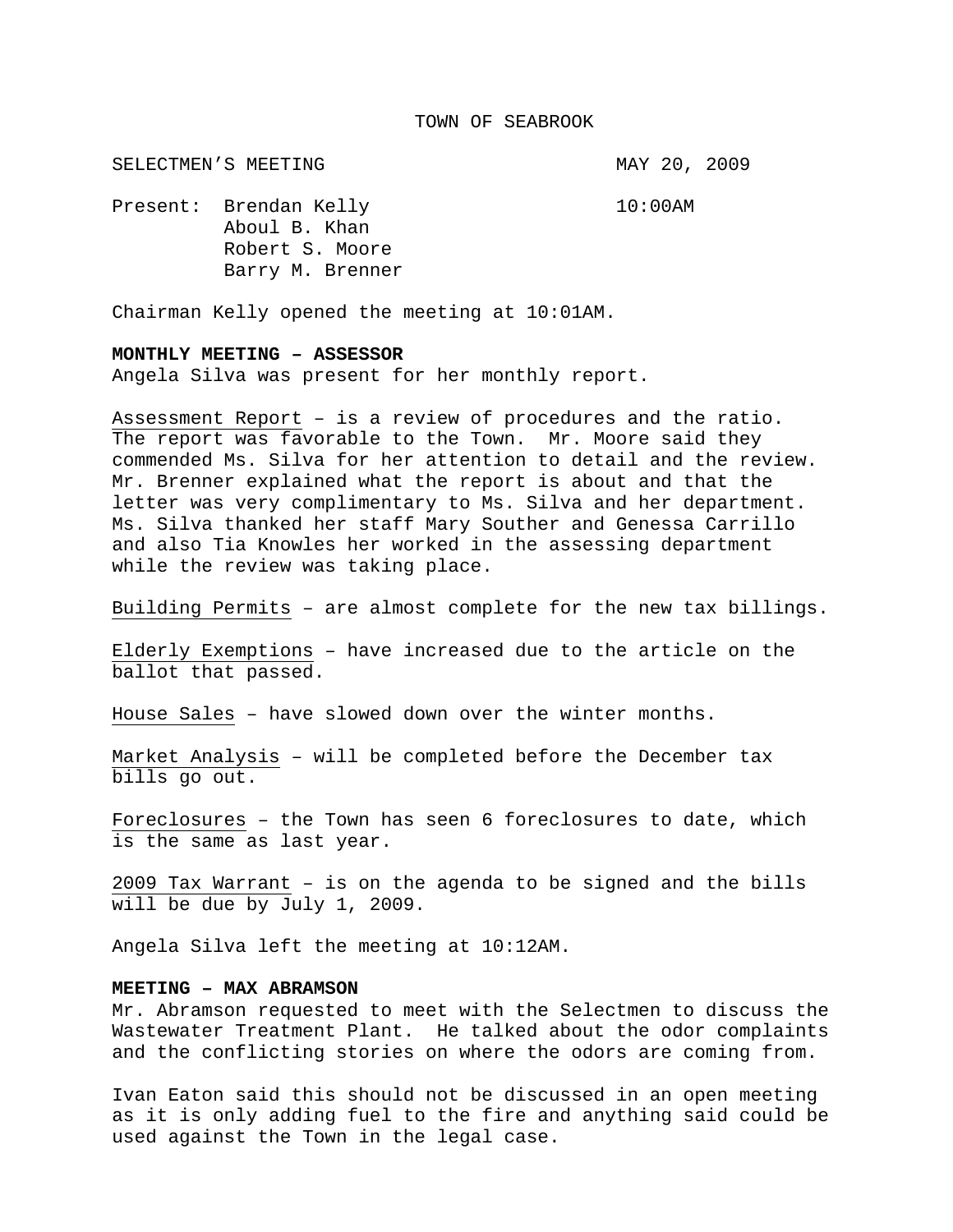SELECTMEN'S MEETING -2- ARR 20, 2009

Mr. Abramson said in his opinion the problem lies with the containment tank not with the system that is used. He feels that PMC has not been responsive in replacing the equipment and our employee's are the one that are fixing the problems. His other concerns are the liability to the Town and the cost for trucking the sludge away.

Mr. Abramson said he has done research on the PMC process and said it does well with grease from restaurants. He thinks the Town could be losing out on potential businesses coming into the Town if they do not consider using for this and it could also be a potential cost savings.

Paula Wood commented about the numerous issues with PMC and said she was shocked to hear him say the Town should consider experimenting with the grease. She commented that she signed the petition and was fully aware of what she was signing and why.

Mr. Abramson responded and said the number 1 complaint was the odor and as he understands it there will continue to be odors regardless of the system used. There was general discussion over the odors.

Ivan Eaton questioned Mr. Abramson's experience/degrees. Mr. Abramson responded that his degree is in electrical engineering and what he does. He said he spoke with 4 employees at the plant and they all felt the problems could be worked out.

Max Abramson left the meeting at 10:40AM.

# **PREVIOUS MINUTES – APRIL 22 PUBLIC & NON-PUBLIC, MAY 4 PUBLIC & NON-PUBLIC, MAY 5 NON-PUBLIC AND MAY 6 PUBLIC & NON-PUBLIC**

| MOTION:   | Robert S. Moore | To adopt the minutes of    |
|-----------|-----------------|----------------------------|
| Second:   | Aboul B. Khan   | $4/22$ public & non-public |
| Unanimous |                 | $5/4$ public & non-public, |
|           |                 | $5/5$ non-public and $5/6$ |
|           |                 | public & non-public.       |

#### **PREVIOUSLY SIGNED PERMITS**

Mr. Kelly read the list of previously signed permits into the record (see attached).

MOTION: Robert S. Moore To approve the permits. Second: Aboul B. Khan Unanimous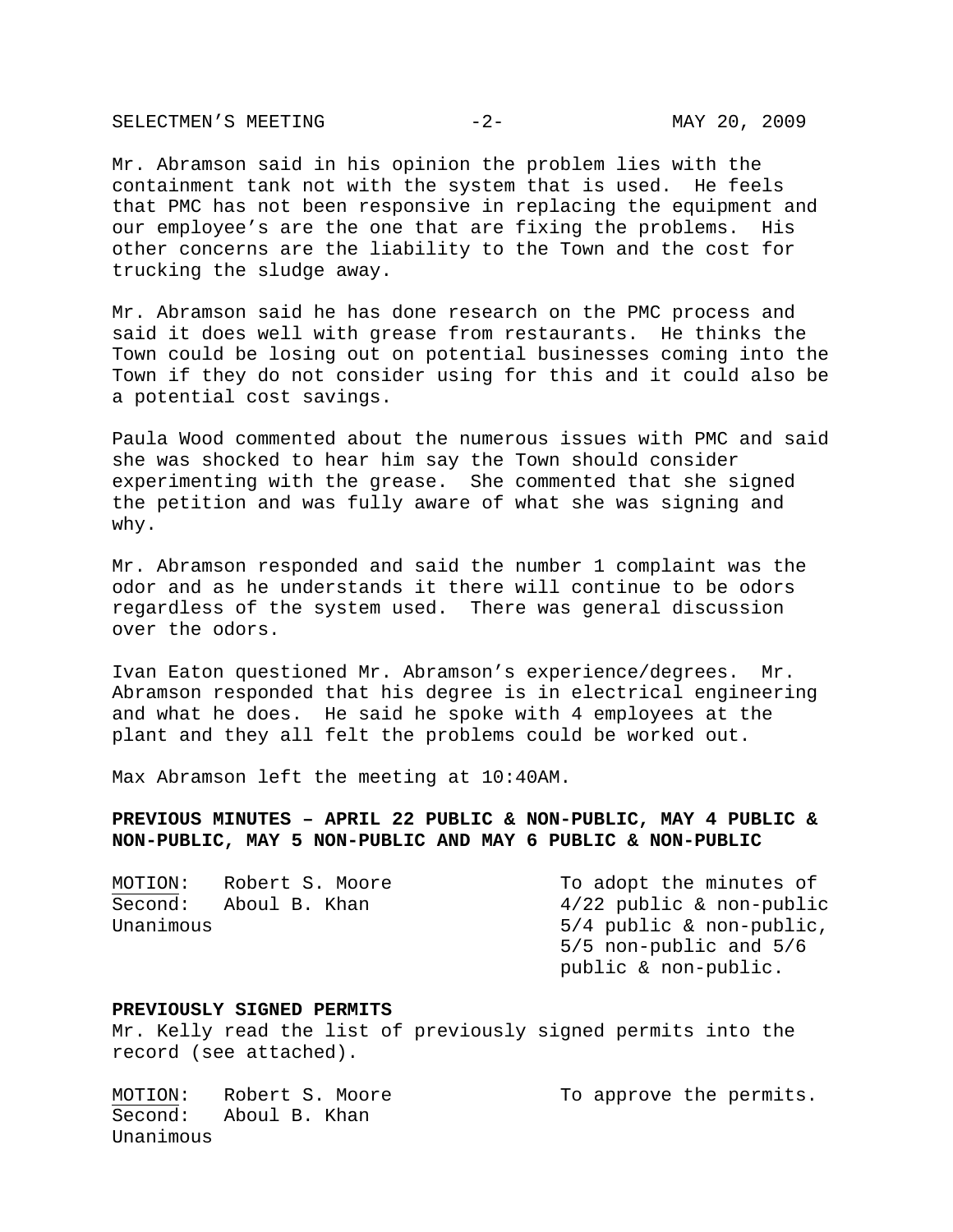#### **TAX WARRANT - \$16,099,811.00**

MOTION: Robert S. Moore To approve and sign the Second: Aboul B. Khan tax warrant. Unanimous

## **QUITCLAIM DEED – HILLSIDE CEMETERY**

Arthur Wilson – 1 plot

MOTION: Robert S. Moore To approve and sign the Second: Aboul B. Khan quitclaim deed. Unanimous

#### **YIELD TAX LEVY - \$98**

| MOTION:   | Robert S. Moore | To approve and sign the |
|-----------|-----------------|-------------------------|
| Second:   | Aboul B. Khan   | yield tax levy.         |
| Unanimous |                 |                         |

# **REFUNDS**

Daniel Syvinski – 191 Lafayette Road - \$102.76 Alfred Demers – 97 Folly Mill Road - \$113.40

MOTION: Robert S. Moore To approve and sign both Second: Aboul B. Khan refunds. Unanimous

**ABATEMENT** 

Rose Bowden – 80 Washington Street - \$375.72

Second: Aboul B. Khan abatement. Unanimous

MOTION: Robert S. Moore To approve and sign the

### **WATER & SEWER WARRANTS – METERED \$36,186.01 & FLAT \$445,140.88**

MOTION: Robert S. Moore To approve and sign both Second: Aboul B. Khan warrants. Unanimous

# **INFORMATIONAL LETTERS ON WATER & SEWER BILLS**

Mr. Brenner explained this would be an insert to go out with the tax bills and it requires approval by the Selectmen to do so.

MOTION: Brendan Kelly To approve sending the Second: Robert S. Moore informational letters Unanimous with the tax bills.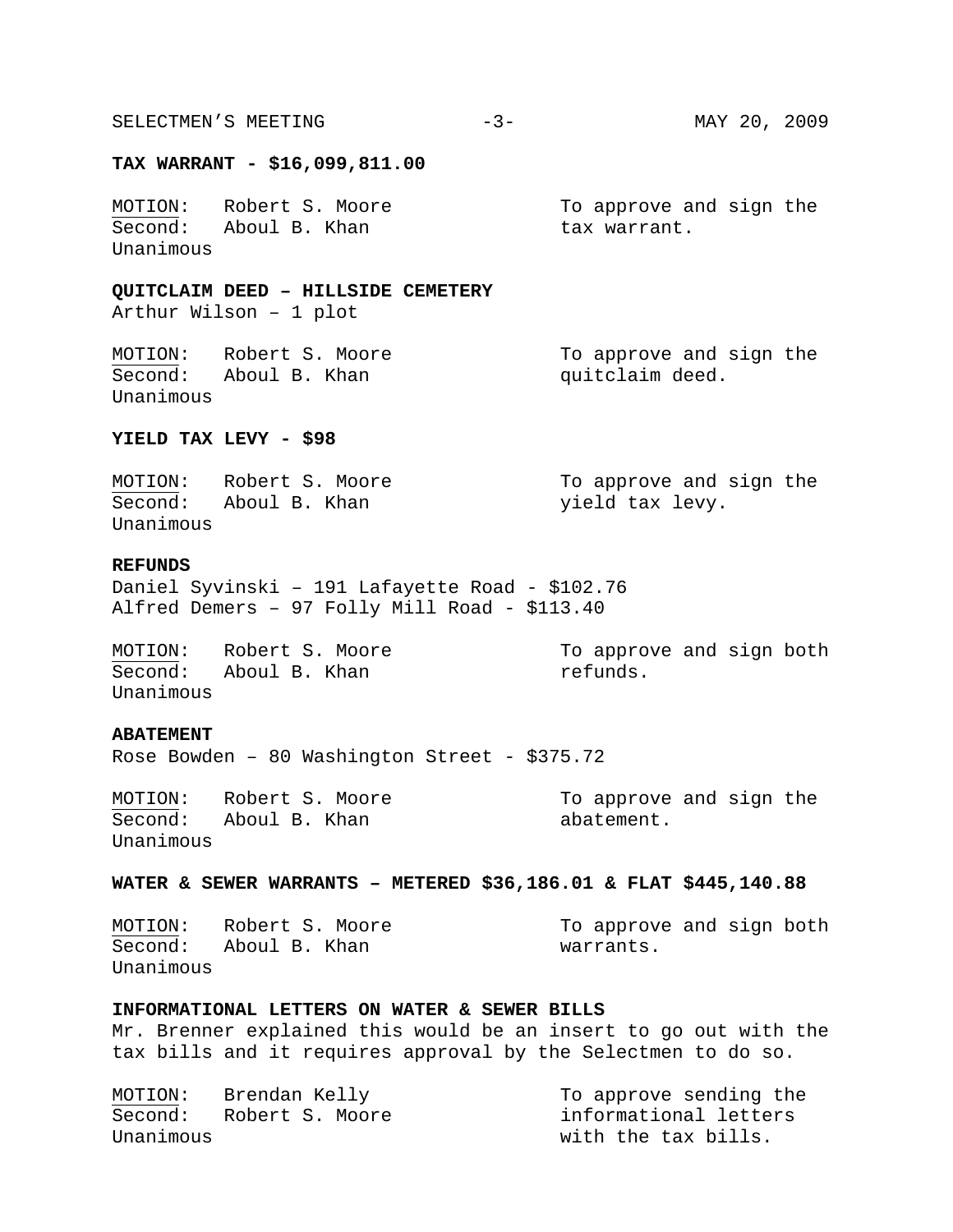SELECTMEN'S MEETING  $-4-$  MAY 20, 2009

#### **CEMETERY HEADSTONE REQUEST – WILDWOOD CEMETERY**

MOTION: Robert S. Moore To approve the request Second: Aboul B. Khan for a headstone. Unanimous

# **TAX ABATEMENTS**

James Falconer – 241 Route 107 - \$204 James Falconer – 239 Route 107 – Denied Sam's R.E. Business Trust – 13 Batchelder Road - \$14,381 Windsurf Realty LLC Store – 738 Lafayette Road - \$626 Susan Gardner Rev. Trust – 9 Saltmarsh Avenue - \$217 Barbara Green Trustee – 187 Atlantic Avenue - \$434 Kevin & Pamela Barry – 307 Atlantic Avenue - \$985

MOTION: Robert S. Moore To approve and sign all

of the abatements.

Mr. Brenner explained why Sam's Club is receiving such a large tax abatement for Mr. Khan.

Second: Aboul B. Khan Unanimous

### **SPECIAL RESIDENT PERMIT**

Michael & Rosemary Jeans – 231 Atlantic Avenue

MOTION: Robert S. Moore To approve and sign the<br>Second: Aboul B. Khan Special resident permit Unanimous

special resident permit.

# **ELDERLY EXEMPTIONS**

Phila Sturgis – 53 Washington Street Robert & Phyllis Haas – 30 Folly Mill Road

MOTION: Robert S. Moore To approve and sign both Second: Aboul B. Khan elderly exemptions. Unanimous

# **NEW BUSINESS LICENSES**

Second Generation – 779 Lafayette Road Robert W. Pigott & Co. Inc. – 727 Lafayette Road Suite 3 Henkel Corp. – 137 Folly Mill Road

MOTION: Robert S. Moore To approve and sign all Second: Aboul B. Khan the business licenses. Unanimous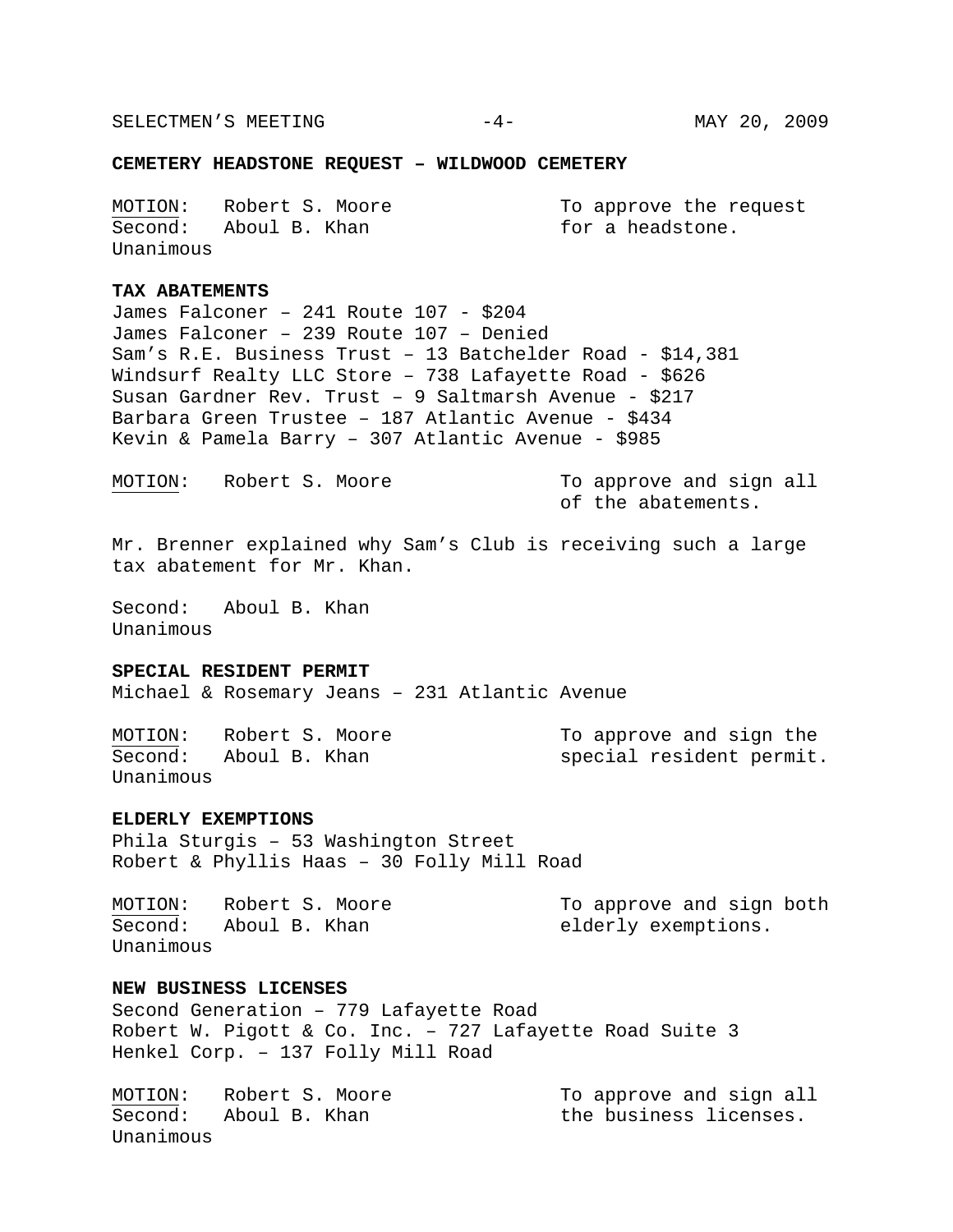SELECTMEN'S MEETING -5- -5- MAY 20, 2009

# **RESOLUTION AUTHORIZING FILING OF APPLICATION FOR WATER TREATMENT PLANT PROJECT FOR FEDERAL FUNDS UNDER NH DES DRINKING WATER STATE REVOLVING FUND LOAN PROGRAM**

Mr. Brenner explained this is the Federal Stimulus Program and the Town has been successful in obtaining \$5-million. He explained how the Town receives the money through the grant and loan program. He explained the interest is a low rate. The Town rated very high as the project is considered "shovel ready".

Mr. Brenner said the two requirements are that the contractor has to pay Davis Beacon wages. The rates are higher so it would add to the total cost of the project. The second is to buy American for any goods or materials that are needed. He does not believe that either of the conditions would exceed the \$2.5 million that is given as a grant.

| MOTION: | Robert S. Moore       | To approve signing the |
|---------|-----------------------|------------------------|
|         | Second: Aboul B. Khan | application.           |

Ivan Eaton commented that Ocean Mist looks beautiful with the new shingles on the roof.

Paula Wood commented about the Federal funds and how soon would it be before bonding the loan. Mr. Brenner said he is only looking for authorization not looking to bond the loan anytime soon. He said once the construction company presents the schedule we would know more as to when the additional money would be needed. Mr. Brenner said the State of NH needs to allocate the funds before they can move forward.

Mr. Kelly spoke about the meetings and would like to see them run more like a business going forward. He would like issues that do not affect the whole town brought to the Town Manager and only issues affecting the whole town brought to the Selectmen.

Paula Wood asked if the Town Manager had an opportunity to look at the Fee Study Committee's recommendations. Mr. Brenner said he has not had a chance at this time. Mr. Kelly said it would be looked at and that the department heads are also making recommendations. Paula Wood believes the committee made recommendations to increase revenues without having to cut services. Mr. Brenner explained what the department heads were asked to do and the fee study report would be looked at as a whole with their recommendations.